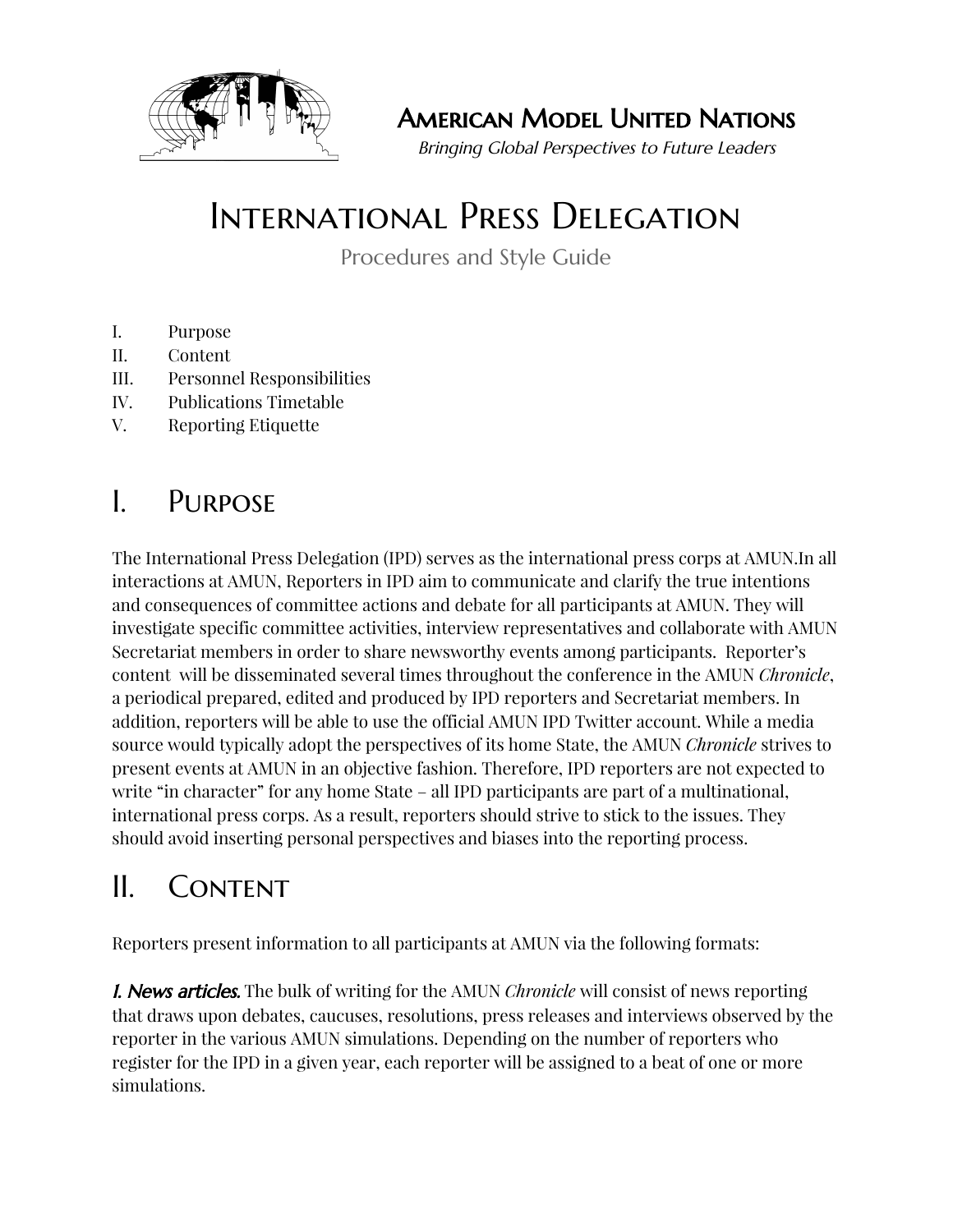**2. Reporting of special conference events.** Occasionally, opportunities arise in which reporters may work together in reporting unique or significant events at AMUN. Such reports may include group or personal interviews with keynote speakers or key AMUN Secretariat members, or press conferences held by one or more delegations at the conference.

**3. Editorial Board opinions.** With the coordination of Secretariat members, IPD personnel may choose to hold an Editorial Board meeting during which all staff present agree to render an opinion on behalf of the international press in the next issue of the AMUN *Chronicle*. After the Editorial Board has agreed on the substance of the opinion, a specific reporter will be selected to write an editorial article expressing that opinion.

4. Advertisements. Additional meetings and events transpire during AMUN that are prominently advertised in the AMUN *Chronicle*. Examples include Permanent Representative meetings, the Representative Dance, the Conference Services sales desk and any other pertinent announcements provided by the Secretary-General. Advertisements in the AMUN *Chronicle* will be the responsibility of the Publisher.

5. Press Conferences. Representatives at AMUN may request a Press Conference with the IPD. Press Conferences must observe the dictates of diplomatic courtesy and must relate to matters of substance within the AMUN simulations. Representatives are encouraged to schedule Press Conferences directly with reporters or Editors upon submission of a Press Conference Request, found in each conference room and the IPD pressroom. Final approval for all Press Conferences will be determined by the Editors and Publisher.

**6. Press Releases.** Representatives at AMUN may submit Press Releases to the AMUN *Chronicle*. Press Releases must observe the dictates of diplomatic courtesy and must relate to matters of substance within the AMUN simulations. Final approval for all Press Releases will be granted by the Editors and Publisher.

7. Personals. Representatives at AMUN may submit Personals to the AMUN *Chronicle*. Personals must observe the dictates of diplomatic courtesy and good taste but do not need to pertain to Conference business. Final approval for all Personals will be granted by the Editors and Publisher.

**8. Letters to the Editors.** Representatives at AMUN may submit a Letter to the Editors of the AMUN *Chronicle*. Letters must observe the dictates of diplomatic courtesy and must relate to matters of substance within the AMUN simulations. Final approval for all Letters to the Editors will be determined by the Editors and Publisher.

**9.** Social Media. Reporters may submit draft tweets to be published on the official IPD Twitter account (@AMUNIPD) on general newsworthy events throughout conference that were unable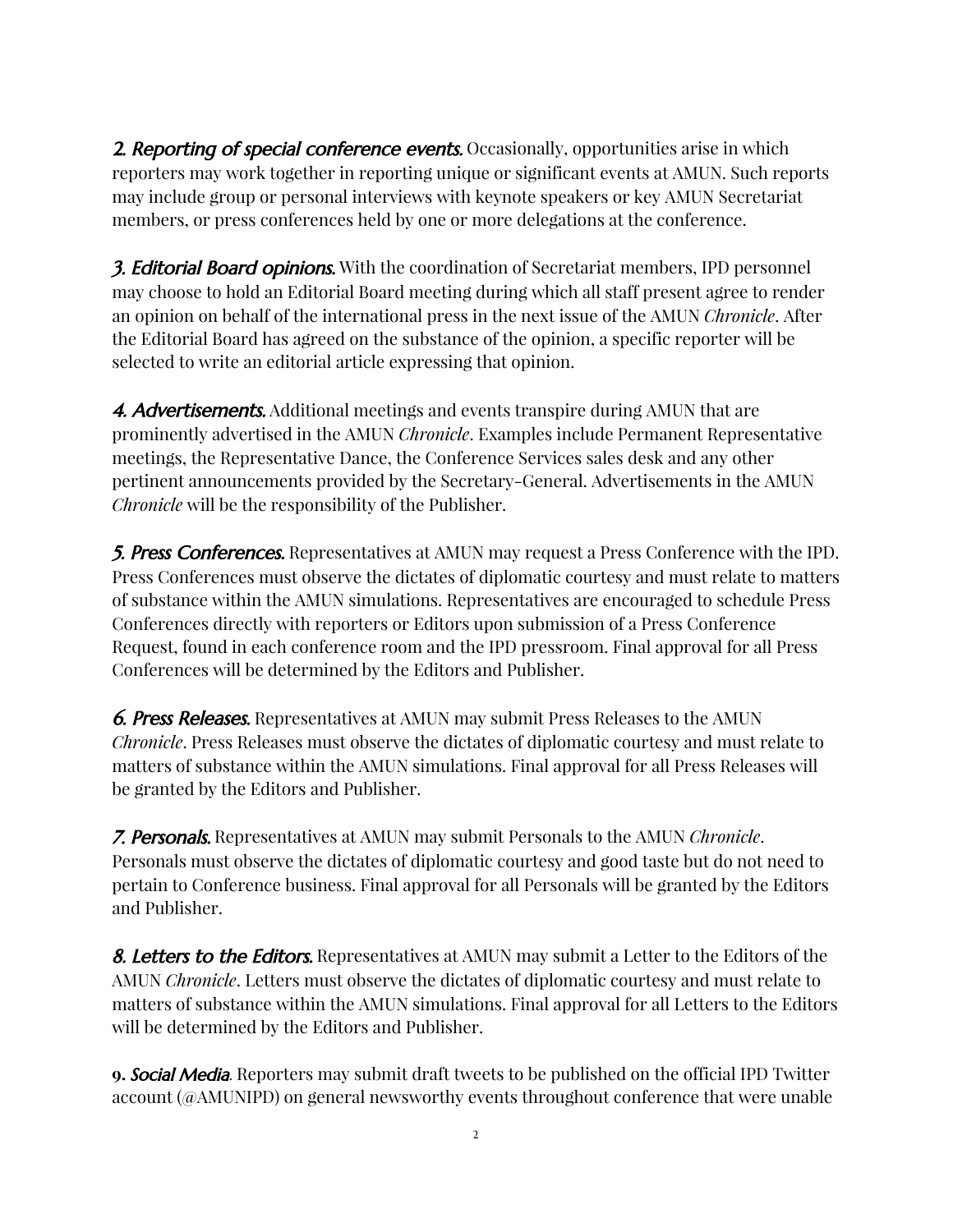to be included in the *AMUN Chronicle*. This may include, but is not limited to, notable quotes from representatives or emphasizing a vote in committee. The AMUN Secretariat retains the final authority to approve tweets. Representatives should discuss with the reporter that covers his or her committee if they wish to be quoted in a tweet.

*10. Electronically Published Content.* In addition to all of the above, some content may be selected, or specifically created, to be published online on the AMUN mobile-app, the AMUN web page, or Facebook in an effort to promote readership of the *AMUN Chronicle.*

# III. Personnel Responsibilities

**I. Reporters**. IPD reporters are not required to have previous experience in journalism. All necessary skills will be taught at the beginning of the conference. Reporters are expected to read this document and to be thoroughly familiar with the Style Manual (section VI). All article submissions will be edited by at least two Secretariat members; it is expected that, as the Conference proceeds, on-the-job training and editorial review will help reporters gradually improve their style.

Reporters will be individually assigned to a regular beat of one or more AMUN simulations in which they will observe debate, listen to caucus discussions, interview Representatives and examine draft resolutions. At least one issue of the AMUN *Chronicle* per day should contain an article discussing the salient features of the progress in each AMUN simulation. Because reporters will be interacting closely with Representatives throughout the Conference, Reporters are required to introduce themselves in a speech given to each simulation on their respective beats at the beginning of the Conference. Drafts of these speeches will be created by the IPD Director and the IPD Secretariat will assist reporters with editing, preparing for and practicing their speeches.

Reporters are also expected to observe the relevant deadlines for each issue of the AMUN *Chronicle* (see section IV). Editorial deadlines serve two purposes: (1) to give enough time for Editors to provide style assistance to the reporters for their stories; and (2) to allow the Publisher to plan the length and layout of each story.

#### Covering Beats

While AMUN Secretariat will share guidance on editing in accordance to AMUN Style and grammar rules, reporters' primary responsibility is to use supporting evidence to communicate newsworthy events to the reader. Reporters have complete control over who is featured in the Chronicle and what the reader learns from a featured representative. Reporters seek a diverse set of quotes from different representatives in published content. In addition, reporters are obliged to seek advice or quote *Secretariat* members but should focus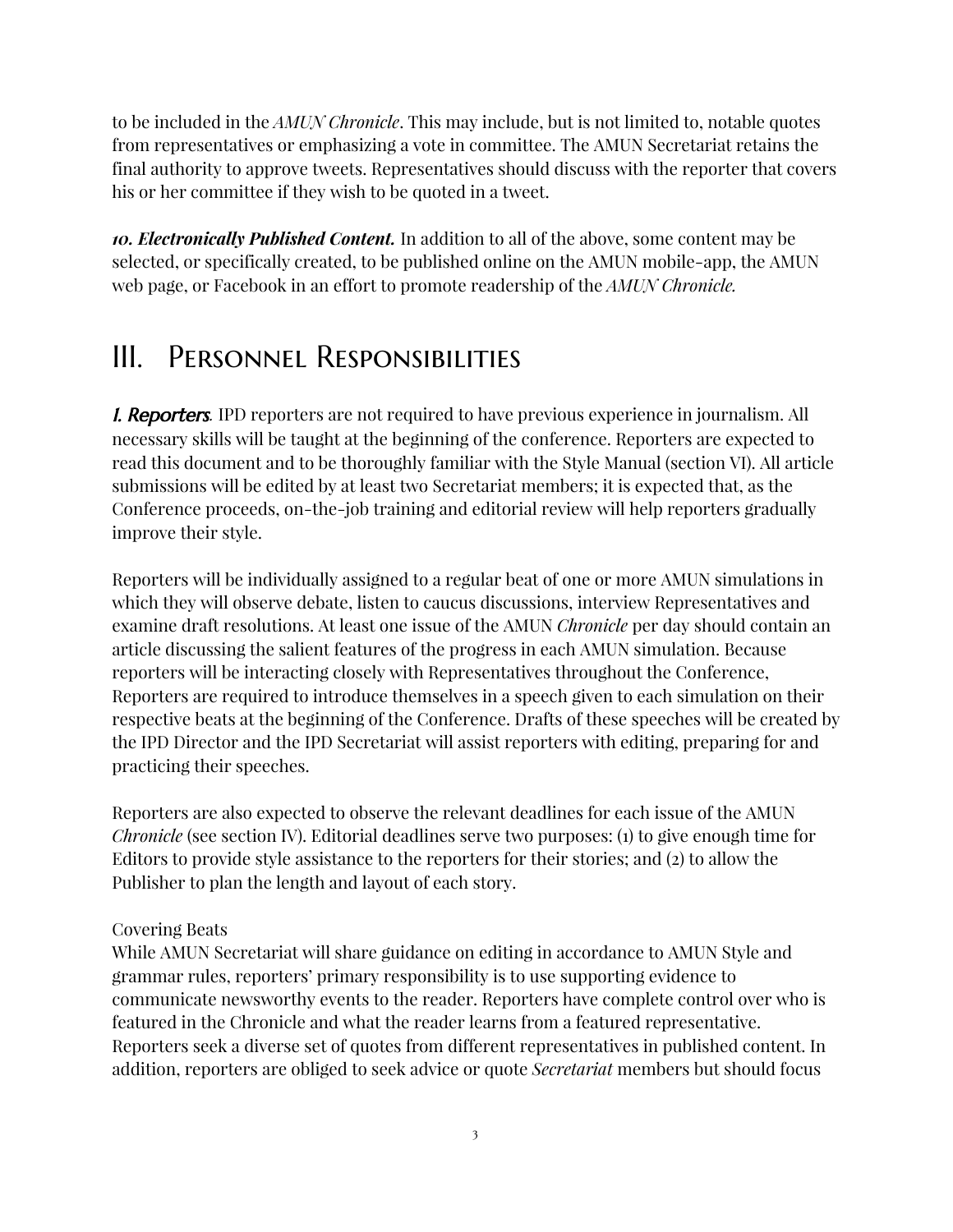content on the debate within his or her beat and not on individual *Secretariat* members. While covering a beat, reporters should be:

- Engaging. Focus on the "how" and "why" of the topics that are being discussed in your committee and avoid reciting observations of committee actions.
- Issues-focused. In order to maintain objectivity, write about the issues and avoid quoting personal attacks within committee.
- Respectful. Avoid quoting representatives unless they agree, especially when conversations may be off-the-record.
- Detail-oriented. When quoting a representative, always write down the State they represent and the correct spelling of his or her first/last name. Otherwise, quotes will not be published.
- Direct. Ask direct and probing questions to investigate representatives' motives. For instance, avoid asking matter-of-fact questions such as "who were the co-signatories on your resolution?" Instead, ask "why did you chose to partner with your co-signatories and how did they contribute to the resolution that just passed?"

#### Style Manual

The guiding principle of reporting style is to engage the reader with the most interesting and important information on a topic at the beginning of the article. This style is often referred to as the "inverted pyramid." This writing style puts the broadest information at the beginning of the article (the "base" of the pyramid), then, as the article progresses, the information becomes more detailed and specific (the middle and apex of the pyramid). A well-written article then concludes with a final statement reiterating the importance and significance of the event being reported.

It is important to note that the inverted pyramid style of writing does not come naturally to even the most skilled writers of prose and narrative—this style requires practice to master. For beginners, it is recommended that the article be written with the important newsworthy element of the story at the start (in the lede) of the story, keeping in mind the five W's and the H ("who," "what," "why," "where," "when" and "how"). During the editing process, the details of style can be worked into the story. Additionally, it is recommended that the first paragraph (the "base" of the pyramid containing an attention-grabbing piece of information that is further detailed later in the article) be written after the rest of the article is complete, thus assisting the reporter in organizing a hard-hitting summary of the story.

When organizing any printed material (including periodical publications such as the AMUN *Chronicle*) it is extremely important to remain consistent in the usage of style. The appearance of the paper should be consistent in headline formatting, margins and bylines. Beginning on the next page, the conventions of style which will be applied to the AMUN *Chronicle* are listed alphabetically. Some of these elements will vary among different journalistic sources while others are standard applications of English grammar. Any additional questions regarding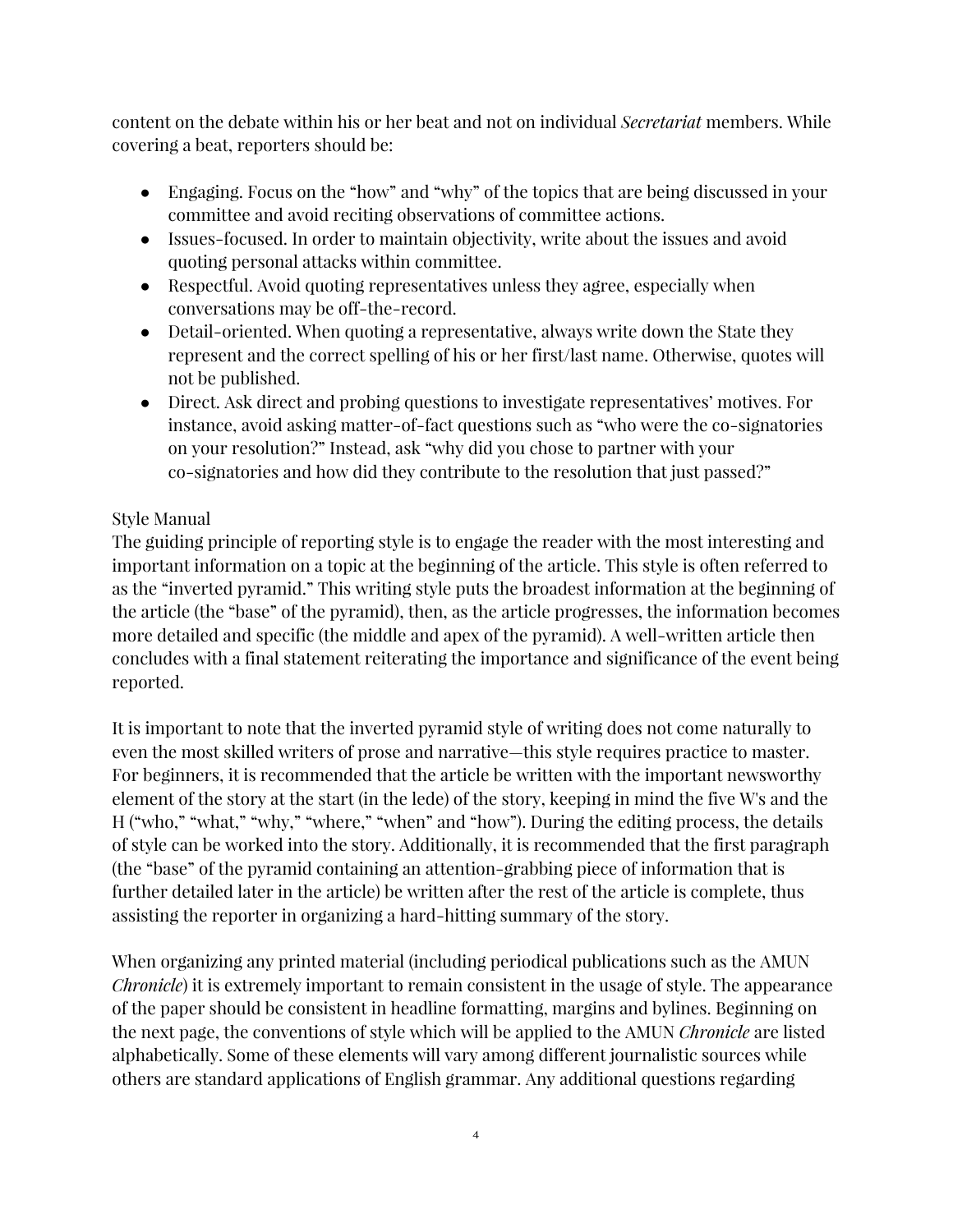consistency of style should be brought to the Editors. All reporters are expected to be familiar with this Style Manual.

2. Editors. The Editors of the AMUN *Chronicle* are responsible for any corrections to spelling, grammar or style for all articles in each issue. Generally, at least one Secretariat member will assist in the editing process, but final responsibility for this task lies with the Editors. The Editors also will moderate meetings of the Editorial Board and will coordinate the schedules and assignments of the reporters. Lastly, Editors are responsible for coordinating and moderating press conferences.

3. Publisher. The Publisher of the AMUN *Chronicle* is responsible for the physical layout of each issue. Publication timetables may be readjusted by the Publisher after discussion with the Director of the IPD. The computers and software to be used in the production of the *Chronicle* will be selected and maintained by the Publisher with the assistance of other Secretariat members.

4. Director and Deputy-Director. Director and Deputy-Director (if one is assigned) are ultimately responsible for all functions performed by the International Press Delegation. They assist and supervise the Editors and Publisher in the performance of their duties and facilitate interactions between IPD and other departments at AMUN. They perform final edits on reporter articles prior to being given to the Publisher and have final editorial authority within the IPD press room.

### V. Publications Timetable

At least five issues of the AMUN *Chronicle* are produced during the conference. The volume number of each *Chronicle* is the conference year (for example, the AMUN 2017 conference will be the 28th AMUN, so its *Chronicle* will be volume XXVIII). With the exception of the first edition which is produced by the AMUN Secretariat, IPD reporters will be responsible for the substance of each edition of the AMUN *Chronicle*. The general timetable for each issue of the AMUN *Chronicle* is as follows:

**1. Preliminary deadline.** This deadline typically occurs two-and-a-half hours before scheduled press time, excluding scheduled breaks. Reporters are expected to provide a word-processed preliminary copy of their assigned articles (including any editorials or special assignments) by this deadline. Ideally, these articles will have already been peer-reviewed by another reporter. Any reporter who cannot meet this deadline should inform the Editors as far in advance as possible. Editors will proofread all submissions for style, grammar and spelling. Editors will provide editorial guidance, such as who to interview and what angle to take with a story. All edits will be returned to the submitting reporter for alteration.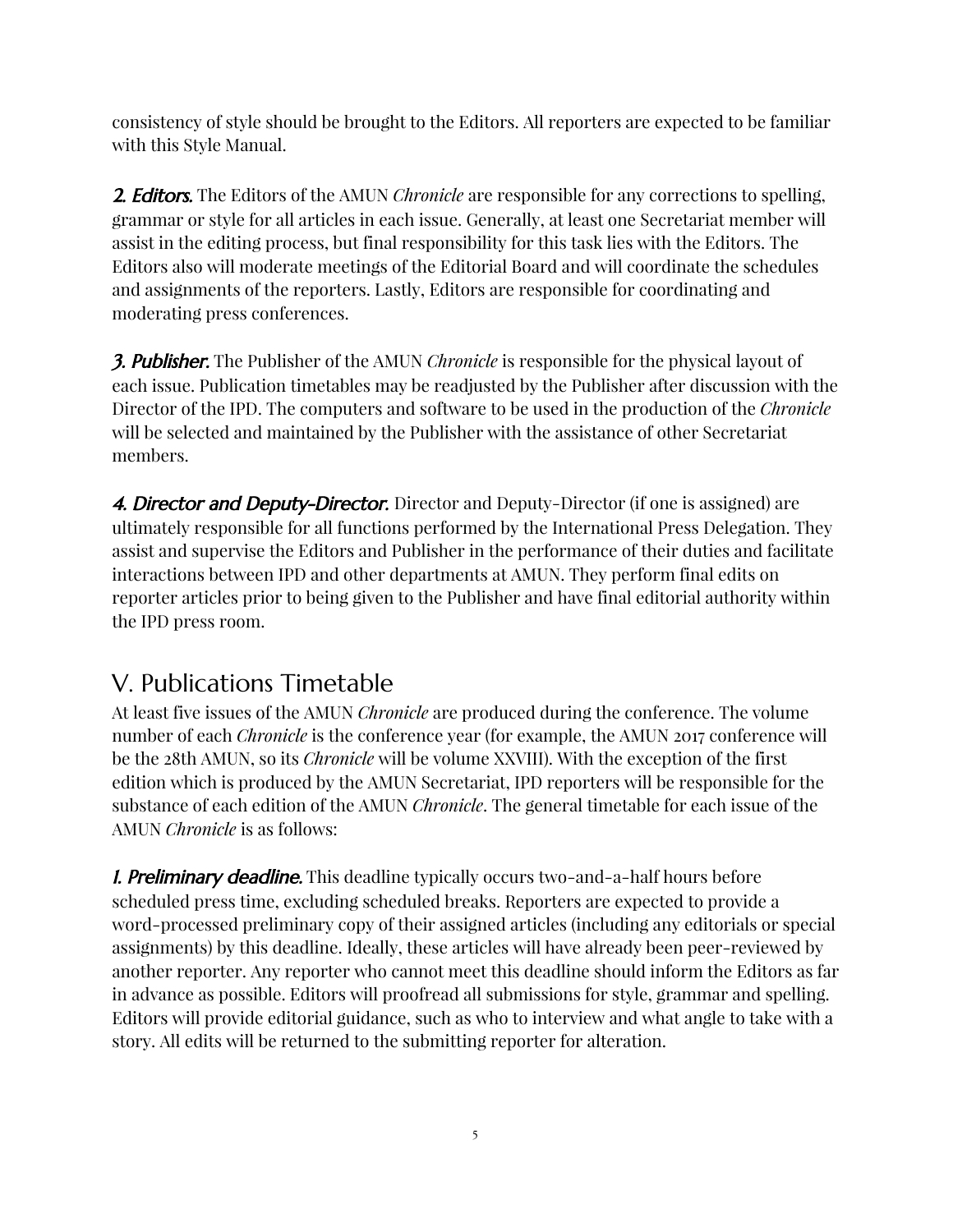**2. Secondary deadline.** This deadline typically occurs two hours before scheduled press time, excluding scheduled breaks. Reporters must provide final copies for each assigned article, including completed corrections as suggested by the Editor and Director. Submissions should follow the instructions previously given by the Publisher regarding file formats. The Publisher will incorporate all final copies into the *Chronicle* and will perform a final edit for style and layout.

**3. Press time.** Typically 45 minutes before scheduled distribution (on morning issues, press time can be overnight), the Publisher will print the final copy of the *Chronicle* and deliver it for duplication to Delegate Services in the Mississippi Room.

4. Distribution. Once duplication has been completed, AMUN Secretariat members will collate and distribute the *Chronicle*. IPD Staff or reporters may be asked to help deliver copies of the *Chronicle* to the simulations rooms if Delegate Services Production staff need extra help.

Please note that this timetable may be adjusted by the Director and Publisher depending on need. Any changes to scheduled deadlines will be announced at Editorial Board or IPD personnel meetings. The Editors and Publisher will set guidelines for regular meetings and specific reporting assignments shortly before or at the beginning of the AMUN Conference. A possible distribution schedule of the AMUN *Chronicle* follows:

Vol. 1, Saturday: Day of registration, to be completed by Editors, Publisher and Secretariat.

Vol. 2, Sunday Morning (note: press conferences today from 10 a.m.-12:00 p.m. and 2:00-4:00 p.m. held in 20 minute increments):

- Budget Meeting: 7:15 p.m. Saturday night
- Preliminary Deadline (revisions): 8:30 p.m. Saturday night
- Press time: Sunday morning at 8:00 a.m.
- Distribution: 9:00 a.m. Sunday morning

Vol. 3, Sunday Evening (note: press conferences today from 10:00 a.m.-12:00 p.m. & 2:00-4:00 p.m.):

- Budget Meeting: 8:30 p.m. Saturday night
- Preliminary deadline (peer reviewed): 10:15 a.m. Sunday morning
- Secondary deadline (revisions): 10:45 a.m. Sunday morning
- Press time: 4:30 p.m. Sunday afternoon
- Distribution: 7 p.m. Sunday afternoon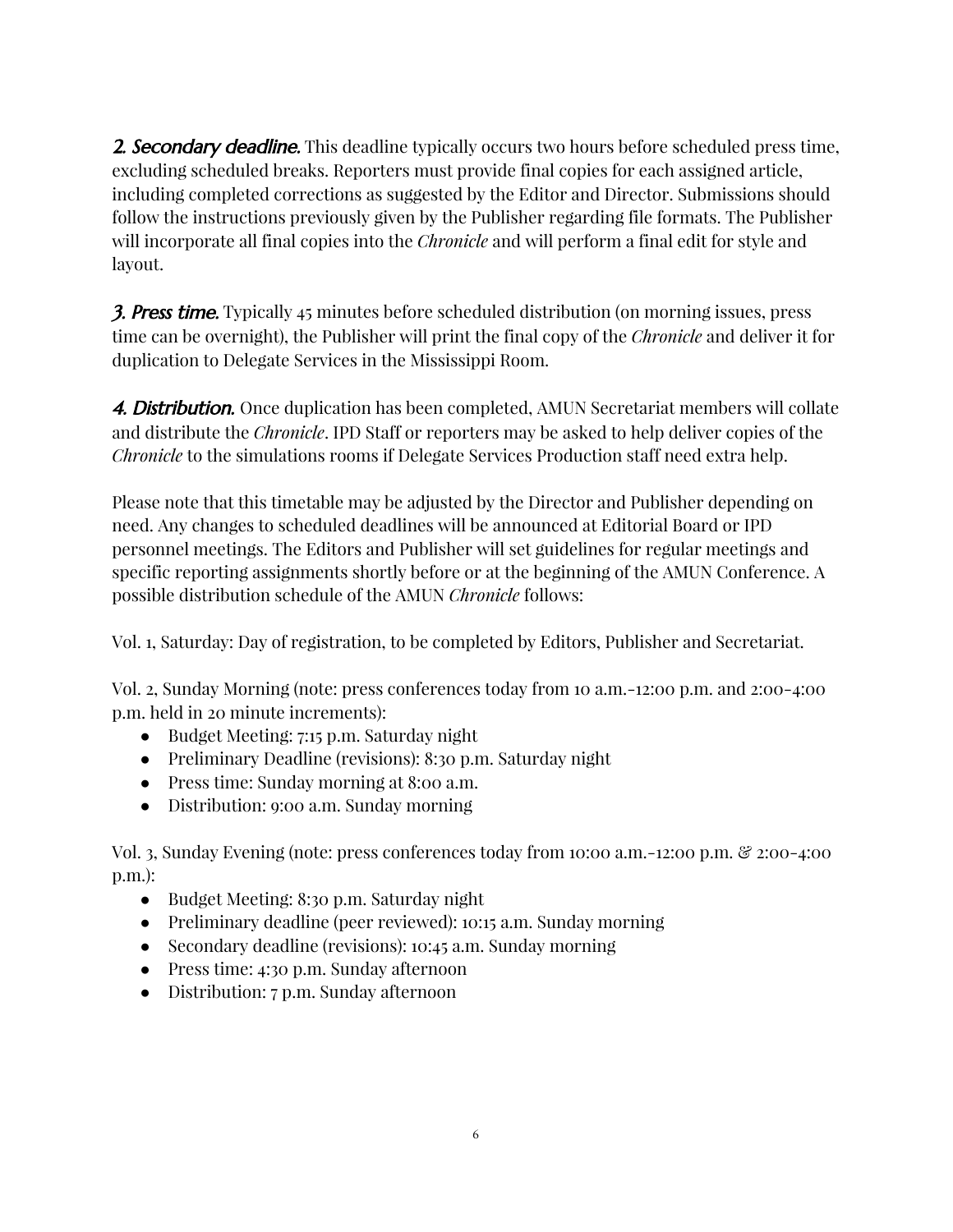Vol. 4, Monday Morning (note: press conferences between 10:00 a.m. - 12:00 p.m. & after 5:00 p.m. held in 20 minute increments)

- Budget Meeting: 10:15 a.m. Sunday morning
- Preliminary deadline (peer reviewed): 4:30 p.m. Sunday afternoon
- Secondary deadline (revisions): 7:00 p.m. Sunday night
- Press time: 8:15 a.m. Monday morning
- Distribution: 9:00 a.m. Monday morning

Vol. 5, Monday Evening (note: press conferences between 10:00 a.m. - 12:00 p.m. & after 5:00 p.m. held in 20 minute increments)

- Budget Meeting: 4:30 p.m. Sunday afternoon
- Preliminary deadline (peer reviewed): 9:15 a.m. Monday morning
- Secondary deadline (revisions): 9:30 a.m. Monday morning
- Press time: 12:30 p.m. Monday afternoon
- Distribution: 6:00 p.m. Monday evening

Vol. 6, Tuesday Morning (note: no press conferences may be scheduled Tuesday))

- Preliminary deadline (peer reviewed): 9:00 a.m. Tuesday morning
- Budget Meeting: 9:15 a.m. Monday morning
- Secondary deadline (revisions): 9:30 a.m. Tuesday morning
- Press time: 1:30 p.m. Tuesday afternoon
- Distribution: 3:00 p.m. Tuesday afternoon

### V. Reporting Etiquette

Reporters are entrusted with delivering accurate and objective Conference news through solid, reliable reporting. The Conference is designed to give reporters broad flexibility and independence in investigating and writing. Reporters will report in a manner that exhibits a spirit of diplomatic courtesy in all simulations and are encouraged to address any concerns or questions with an IPD staff member.

Reporters should not use microphones or address the bodies of the simulations they cover without first receiving prior permission from the AMUN Secretariat (Chairs, Presidents, Rapporteurs or Simulations Staff) in charge of that simulation. A reporter should never interrupt the formal proceedings of any simulation.

Reporters are encouraged to speak with Representatives or Secretariat as needed to produce their content for the *AMUN Chronicle* while simulations are in a suspension of their normal rules. When interviewing any subject for the *AMUN Chronicle* reporters must be certain to get the subject's full name and country representation or Secretariat title.

A special note about the International Court of Justice (ICJ): No one, including reporters, can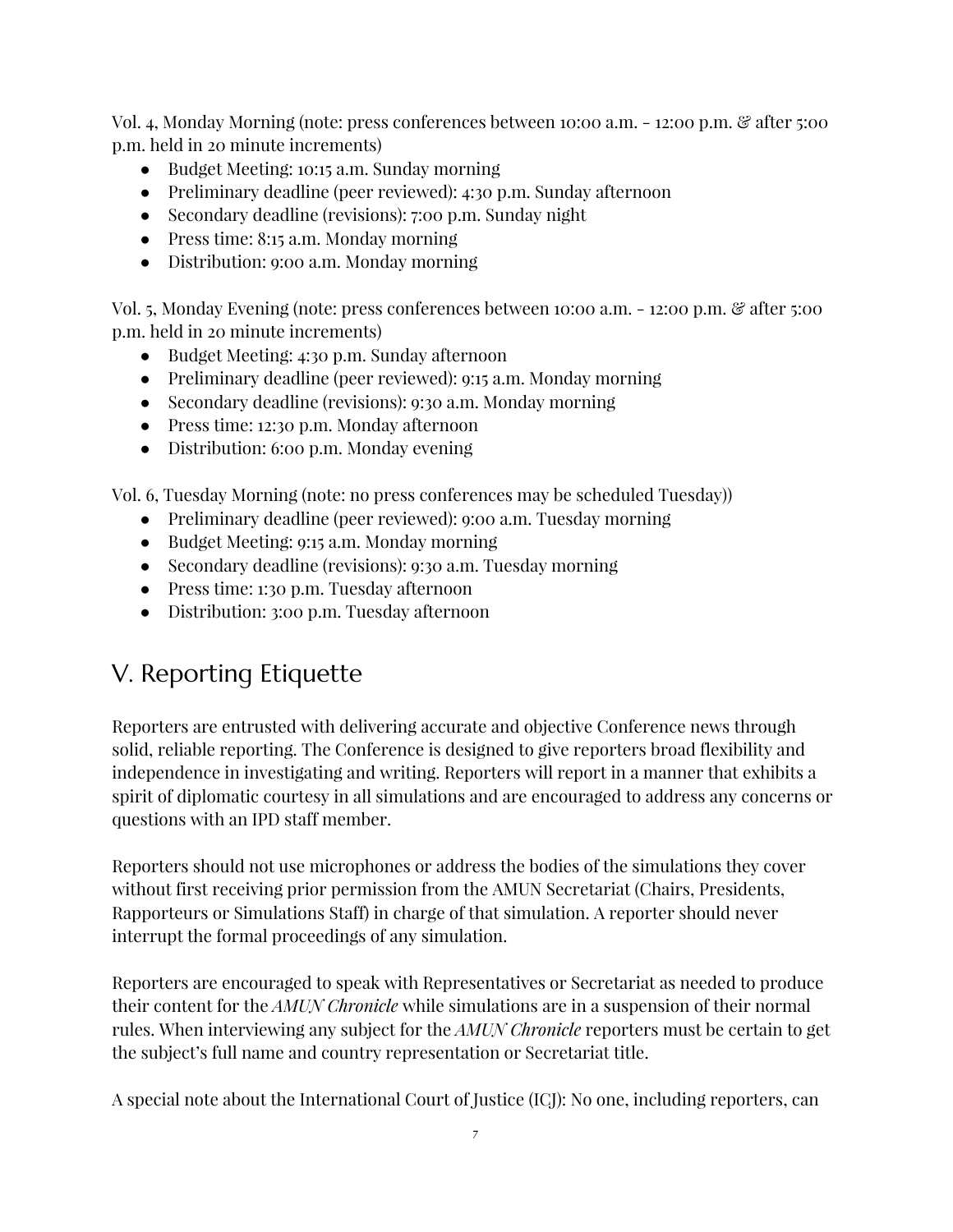enter the chambers of the International Court of Justice during deliberations. Reporters should also refrain from interviewing justices before they reach a verdict regarding any case. Reporters are encouraged to interview advocates and to observe oral arguments and the reading of opinions. A schedule of ICJ events will be made available to the reporter assigned to the Court as soon as possible.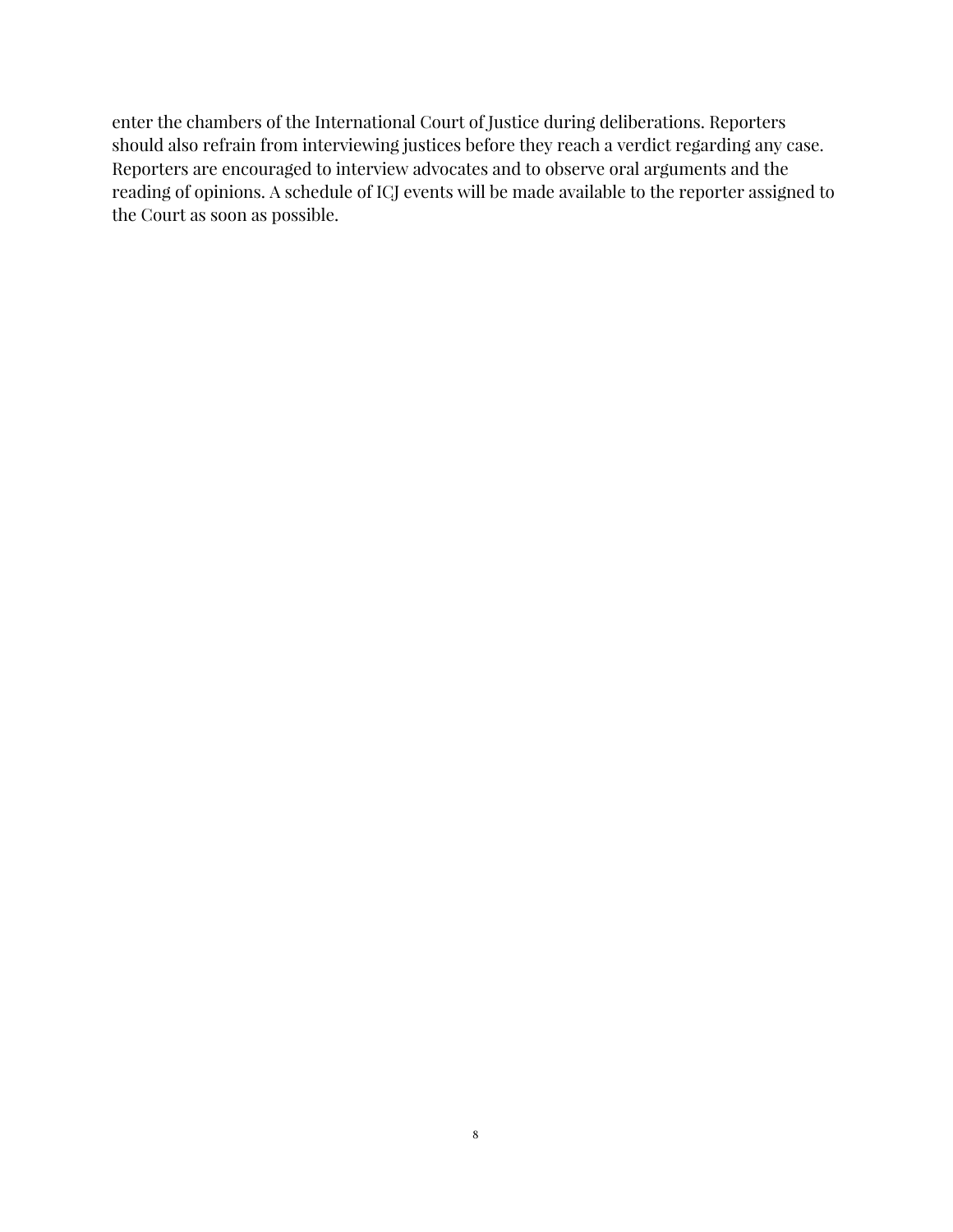### ELEMENTS OF STYLE FOR THE AMUN CHRONICLE

*Abbreviations.* No periods should be used between letters of an abbreviated organization or agency. Only standard acronyms and approved abbreviations should be used. If questions arise see the Editors. Abbreviations and acronyms should always be explained, with the name or title written out in full the first time it is used, followed by the abbreviation in parentheses. e.g., African Development Bank (ADB)]. See also Quotations, Times, Titles.

*Amendments.* Each amendment receives a designation letter at the end of the resolution number. For example, the second amendment for resolution 3 in the Fifth Committee would be written as 5th/II/3/B. See also Resolutions.

*Apostrophes.* This punctuation mark will only be used to indicate possessive nouns or secondary quotations. Apostrophes are never used to indicate pluralization. (e.g., The Representatives' resolution was voted on today.)

*Boldface text.* There is no situation in which boldface should be used in an article. Headlines and article titles may be bolded by the Publisher.

*Books and print sources.* Names of all books and print sources should be capitalized and italicized, such as the AMUN *Chronicle*, *New York Times* and *The Economist*.

*Contractions.* No contractions should be used.

*Currency.* Dollar values are displayed with the appropriate currency symbol. Values on orders at, or greater than, one million are summarized by writing out the numerical value. For example \$54,000, \$135,000 or \$214 million.

*Dates.* AMUN uses the European style of written dates: Day Month Year (no commas or abbreviations). For example, 16 July 1896 is the birthday of Trygve Lie, the first Secretary-General of the UN.

*Developing nations.* Within the international community, use of the term "third world" is strongly discouraged. In the AMUN *Chronicle*, all developing nations will be referred to as such. See also *Third World.*

*Diplomatic courtesy.* While reporters should accurately report on the statements and actions of Representatives within each AMUN simulation, no quotation should violate the dictates of diplomatic courtesy. All articles, editorials, letters, press releases and personals to be included in the AMUN *Chronicle* will be carefully edited to ensure all content remains courteous to all participants at AMUN. If a reporter feels a quotation given by a Representative during an interview is discourteous, the Representative will be encouraged to rephrase the statement in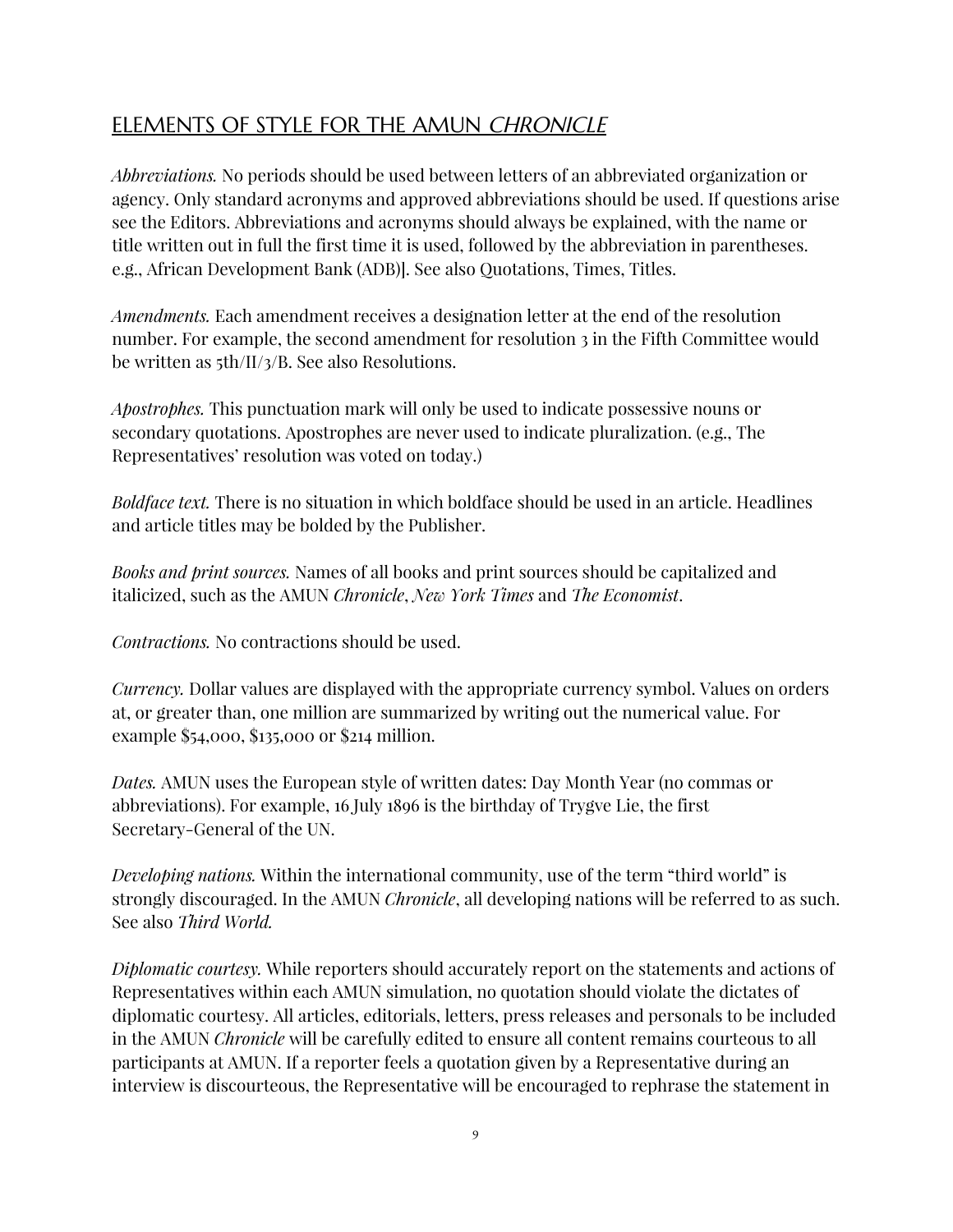a more courteous fashion. Discourteous statements will be removed from the reporter's article.

*Hyphenation.* Hyphens should only be applied according to American English grammar. If questions arise, consult the Editor. Examples of typically hyphenated prefixes include non-, sub- and ex-. Some compound words are hyphenated as well, such as socio-political. Additionally, compound modifiers are typically hyphenated [e.g., twenty-three years]. See also Numerals.

*ICJ* cases. Cases before the International Court of Justice, or those which have been discussed and decided, should be named according to the case titles in the *Issues at AMUN* handbook and are italicized. For example, *Germany v. United States*.

*Italic text.* Book titles and other print source names are italicized. ICJ case titles are italicized as well. Latin terms are also italicized, such as *ad hoc*, *quid pro quo* and *ad infinitum*.

*Member States.* In print, references to United Nations "Member States" should be always be capitalized.

*Names*. Reporters should never guess the spelling of a person's name to be reported. Verbal verification is mandatory on all named sources. While all participants at AMUN wear credentials with their names prominently displayed, reporters should always confirm with the Representative that the name on their credentials is the preferred spelling or version of their name. All proper names are capitalized. See also Titles.

*National references*. When referring to any UN Member State or Observer, standard UN country names should be used. These names match those with which each State signed the UN Charter. For example, the United States of America should always be referred to as the "United States." Additionally, some country names are longer than those commonly used. For example, North Korea is recognized at the UN as the "Democratic People's Republic of Korea." See the AMUN General Assembly voting record for exact naming of each Member State. If questions arise, consult the Editors.

*Numerals*. Any number less than 10 should be spelled out. Numbers 10 and greater are reported using standard Arabic numerals, such as 16 or 20,300. Numbers with five or more digits should include commas, such as 1,345,000. Fractions and decimal numbers should be reported as decimal numerals or percentages, such as 0.5 or 50 percent rather than "one-half" or "1/2". Roman numerals are used only when referring to a source which was originally designated using Roman numerals, such as Chapter VII of the UN Charter (articles of the UN Charter are written as "Article 7"). Ordinal numerals are spelled out within the text of an article, such as the First Committee of the General Assembly. In article headings or titles, the Publisher may choose to use ordinal abbreviations, such as 1st Committee. See also *Currency*, *Percentages* and *Votes* for how to properly cite numbers used in those respective instances.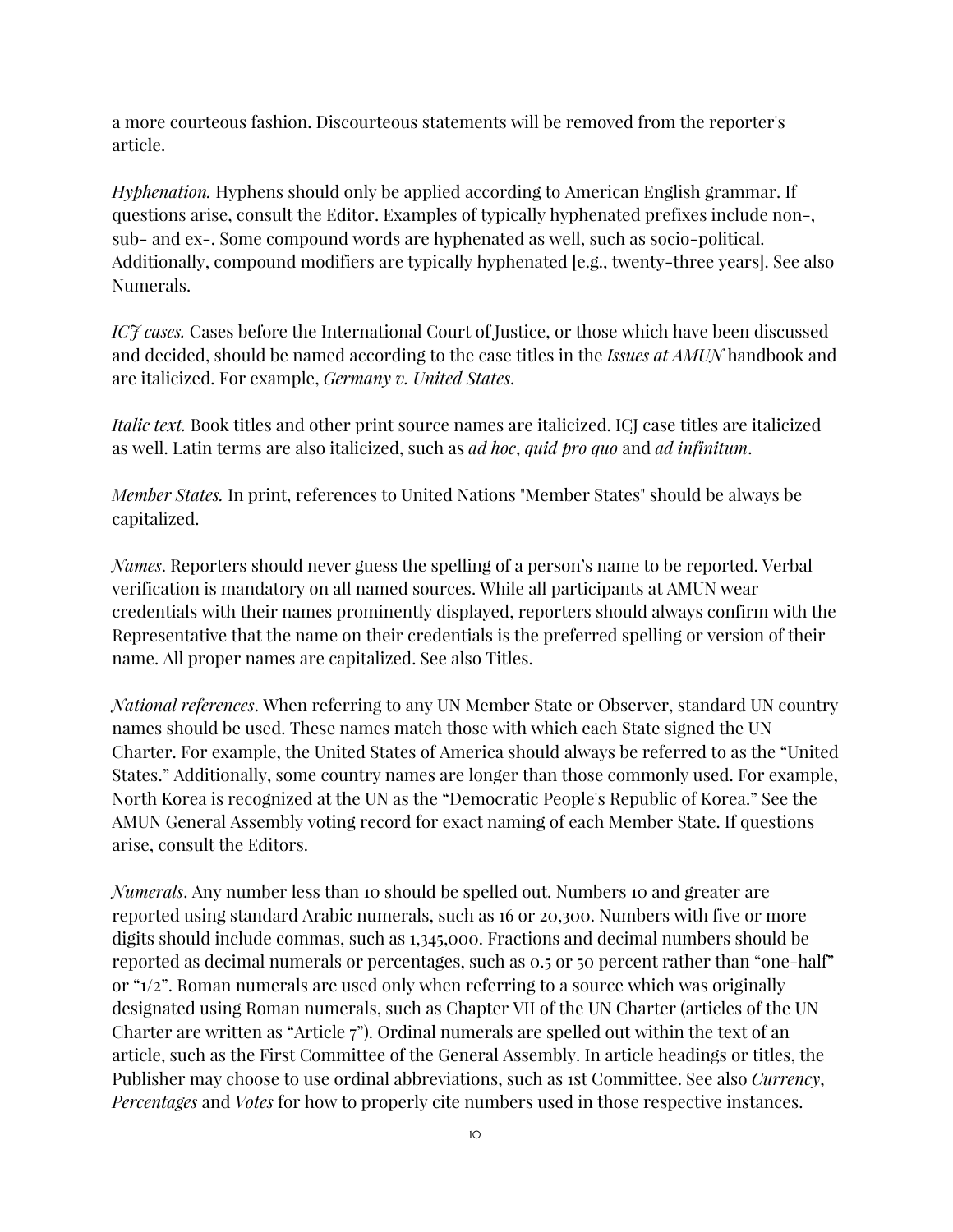*Percentages*. Percentages are expressed in figures, with the percentage symbol spelled out (e.g., 2 percent).

*Phrasing*. After or before presenting a quoted statement, it is necessary to use "said" instead of "joked, smiled, laughed, etc.," as "said" is a prefered standard among publications and allows the reporter to remain an objective party to the quoted statement. For example, "The Representative of Canada said, "It is our positions that…"

*Quotation marks*. Per standard American English grammar, punctuation at the conclusion of a quotation must always be included inside the closing quotation mark.

*Quotations*. All quoted statements within articles should be incorporated grammatically into the sentence being written. Additional capitalizations should be avoided. If only part of a sentence is being used in a quotation, an ellipsis (e.g., "...") should be used to indicate the omitted portions of the statement. If the ellipsis comes at the end of a sentence, it should have a period at the end as well within the quotation marks to indicate the conclusion of a sentence. If, within a quotation, the speaker uses an abbreviation or reference which would be unclear to the reader, the reporter may interject a clarification within brackets (e.g., [...]). This indicates that the bracketed information is not a direct quotation; rather, a clarification provided by the author. As an illustration of these rules, consider the following example: Amb. Kamal explained that "...while the matters are being studied by the UN, there is a commitment by the UN, such as the UNV [United Nations Volunteers], to take part in conflict zones."

*Representatives*. When quoting or naming a Representative at AMUN, reporters should capitalize the word "representative" if it applies to a specific person. Representatives at AMUN should be named using the following style: "Representative [name] of [country]." For example, Representative Will Reavis of Algeria noted that "of the forty-nine major armed conflicts that have broken out since 1990, light weapons were the only types of weapons used in forty-six of them." After naming a Representative for the first time in an article, further references to that same Representative may be shortened: "Representative Reavis." When referring to a representative, or a group of representatives generally, the word should remain in all lower case if the topic is non-AMUN related. For example, "Model UN gives student representatives a good avenue for learning about international relations."

*Resolutions*. When reporting on a resolution, its official designation numbers should be used. Each committee/council/commission uses a standard format for reporting its resolutions: committee/topic/number. For example, the third resolution on the second topic in Fifth Committee is designated as "5th/II/3." Combined General Assembly Plenary resolutions receive an additional designation of "GA" on their resolutions, indicating that the resolution passed in committee and is now being considered by the Plenary session. The above resolution would then be designated "GA/5th/II/3." Concurrent General Assembly Plenary resolutions receive the designation "GA Plen" on their resolutions. Reporters should obtain or view a copy of a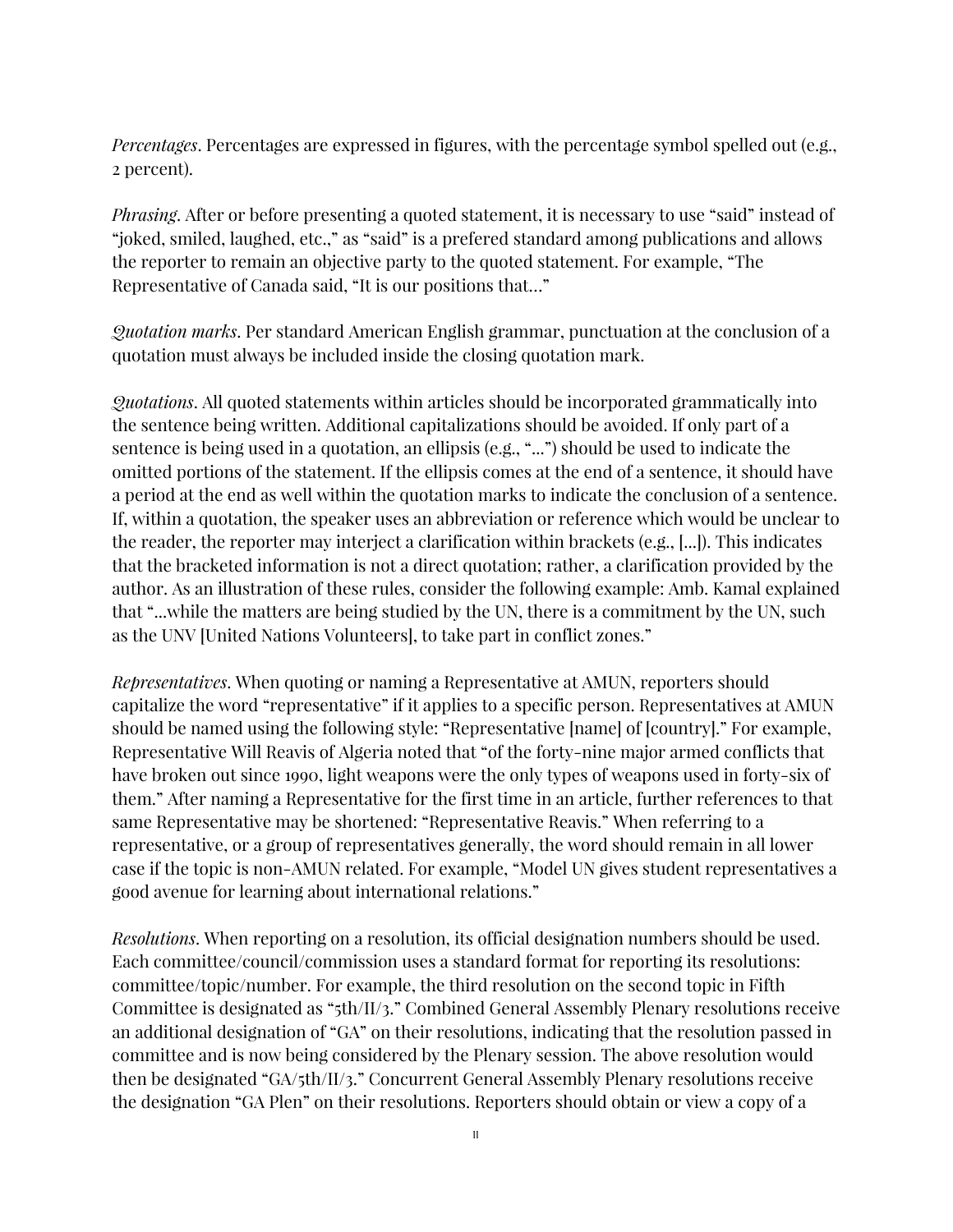resolution to be discussed in an article and verify its identification number (in the upper-right hand corner of the document). This procedure should ensure against misrepresentation of information contained in specific resolutions. See also Amendments.

*Spacing*. One space is used to separate words, as well as following commas, semicolons, colons and periods. Since the AMUN *Chronicle* is published in a variable width font, two spaces between sentences is not necessary.

*Spelling*. Reporters should spell check all articles before the primary editorial deadline. This will greatly assist the Editor. The most common spelling error at AMUN is "dais." This is the raised platform on which the moderators of a committee/council/commission are seated. Commonly, this platform is misspelled as "dias," which is the name of the Portuguese explorer who discovered the Cape of Good Hope (Bartolomeu Dias).

*Third World*. Within the international community, the use of the term "third world" is actively discouraged. In the AMUN *Chronicle*, all developing nations will be referred to as such. See also Developing Nations.

*Times*. Time of day should be reported numerically, with ante meridiem and post meridiem abbreviations in lowercase, no periods and with one space after the time. For example, the Opening Plenary session will occur at 6:00 pm on Saturday.

*Titles*. The categories of titles to be used include:

Standard professional titles: Periods will be used on abbreviated titles, such as Mr., Ms., Amb., Dr., Pres.

UN titles: These titles will not be abbreviated. UN and AMUN official titles include Secretary-General, Under-Secretary-General, Director-General, Assistant Secretary-General, Deputy Secretary-General.

Representative: This title should not be abbreviated and should be used in conjunction with the name of the Representative and the name of the Representative's country. See also Representatives and Names.

*Treaties*. All official treaty names will be capitalized as titles.

*Underlining*. There is no situation in which underlining should be used in an article.

*Votes*. When covering voting in committee/council/commission simulations, Reporters should only name vote totals on substantive issues, namely resolutions and reports. Vote totals on procedural motions, such as changing agenda topics, are unnecessary. A vote total should be summarized numerically by the standard for/against/abstentions format, for example 35/24/16 summarizes a vote of 35 in favor, 24 opposed and 16 abstentions. In an article, the reporter would summarize the result of the vote as follows: "Resolution 1st/I/1 failed with a vote of 24/32/17." Resolutions that pass by consensus should be reported as such, noting the number of